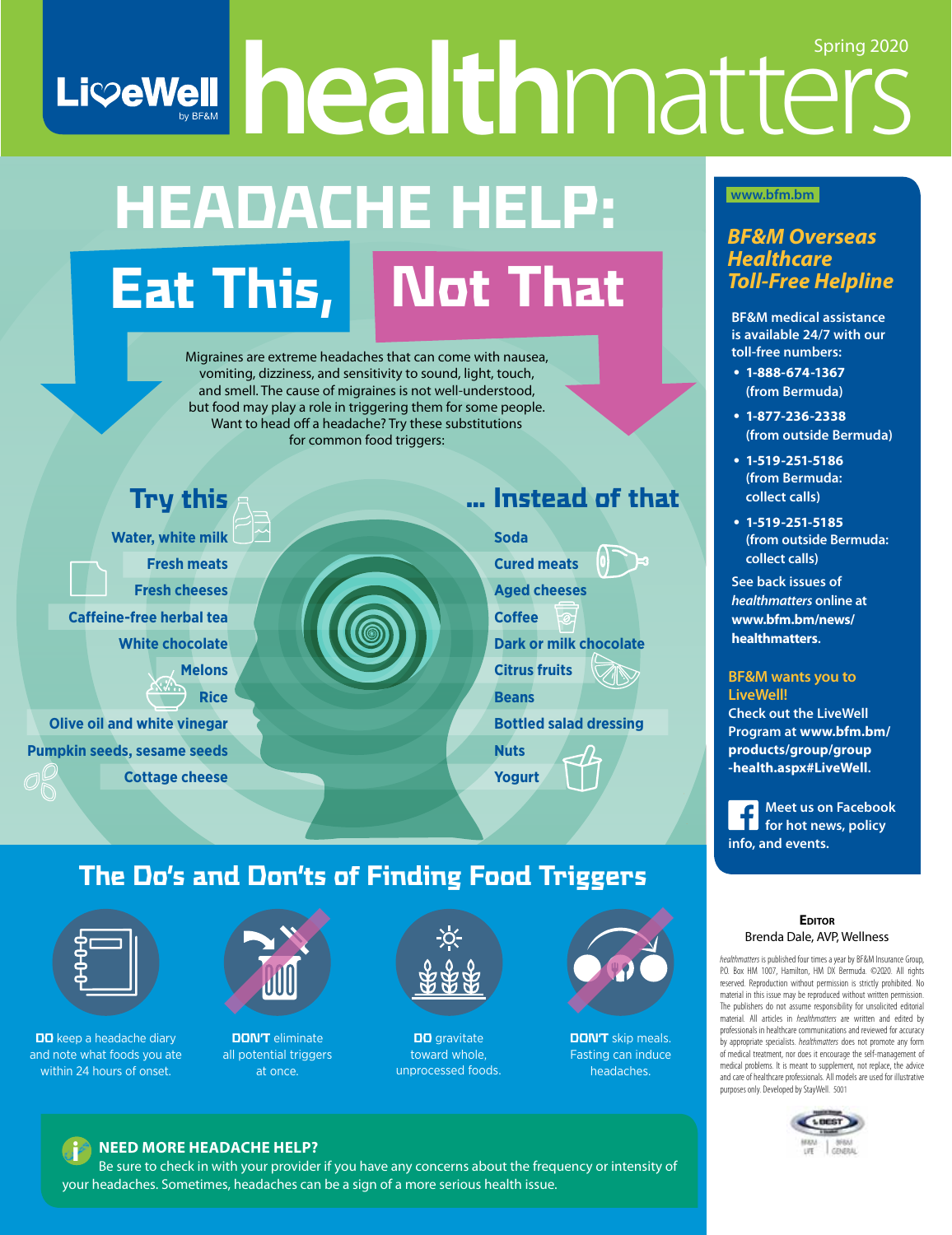## **Fight Aging with** Strength Training

Strength training (also called resistance training) brings a range of benefits that counteract aging-related declines. It builds stronger muscles, which offsets the natural decline in muscle mass that starts after age 30 and speeds up after age 60.

Resistance training also helps boost your mood, improve your cholesterol levels, and increase your odds of being able to continue performing everyday activities as you age, such as climbing stairs or carrying groceries.

Just two 30-minute sessions per week will make a difference. No gym membership? No problem. Use household items like soup cans or water bottles, or even your own body weight, to work out. Just be sure to talk with your healthcare provider before starting a new exercise program.

**GET A MOVE ON!**<br>Most adults in Bermuda are inactive for more than five hours each day. Increasing your physical activity can lower your risk for heart disease, stroke, high blood pressure, diabetes, and certain types of cancer.



## *Straighten Up* to Avoid Back Pain

Aching backs affect about 70% of people worldwide. One culprit is poor posture—just think of the time you spend staring at a screen with a craned neck and hunched shoulders.

You can take steps to correct your posture throughout the day. **• When sitting:** Keep your feet flat on the floor or on a footrest,

and your thighs and hips parallel to the floor. Your elbows should have a 90- to 120-degree bend and stay close to your body.

• **When standing:** Keep your shoulders back, stomach pulled in, and head level. Your feet should be about shoulder width apart, weight mostly on the balls of your feet.

Also shift positions every hour and take walk breaks from your chair.

## **health facts**

## **Men: Get Ahead of Stress**

Men are less likely than women to talk about their feelings or be concerned about the effect stress is having on their health—and that can be dangerous. Start reducing stress with these steps.

#### **Notice what's stressing you**

**out.** Take a week and jot down situations you perceive as stressful, including the setting, people, and your reaction. This can help you see where change is needed.

**Accept that you can't control it all.** Just do your best. When put in perspective, is the situation that is causing you stress as bad as you think?

### **Develop healthier responses.**

Making healthy food choices, getting enough sleep, exercising, and taking the time for activities you enjoy are better for stress management than pigging out on junk food or drinking to excess.

### **Establish tech boundaries.** If

possible, don't check email after 6 p.m. and put your phone in another room during dinner. These practices can help you focus on loved ones and allow you to relax.

**Stay connected.** Talking with friends and family, and planning pleasurable activities, can help reduce stress.

**Talk with your boss.** Healthy employees are an asset. Have a conversation with your supervisor about specific patterns or responsibilities that are adding to your stress levels. Collaborate on a plan for making changes.